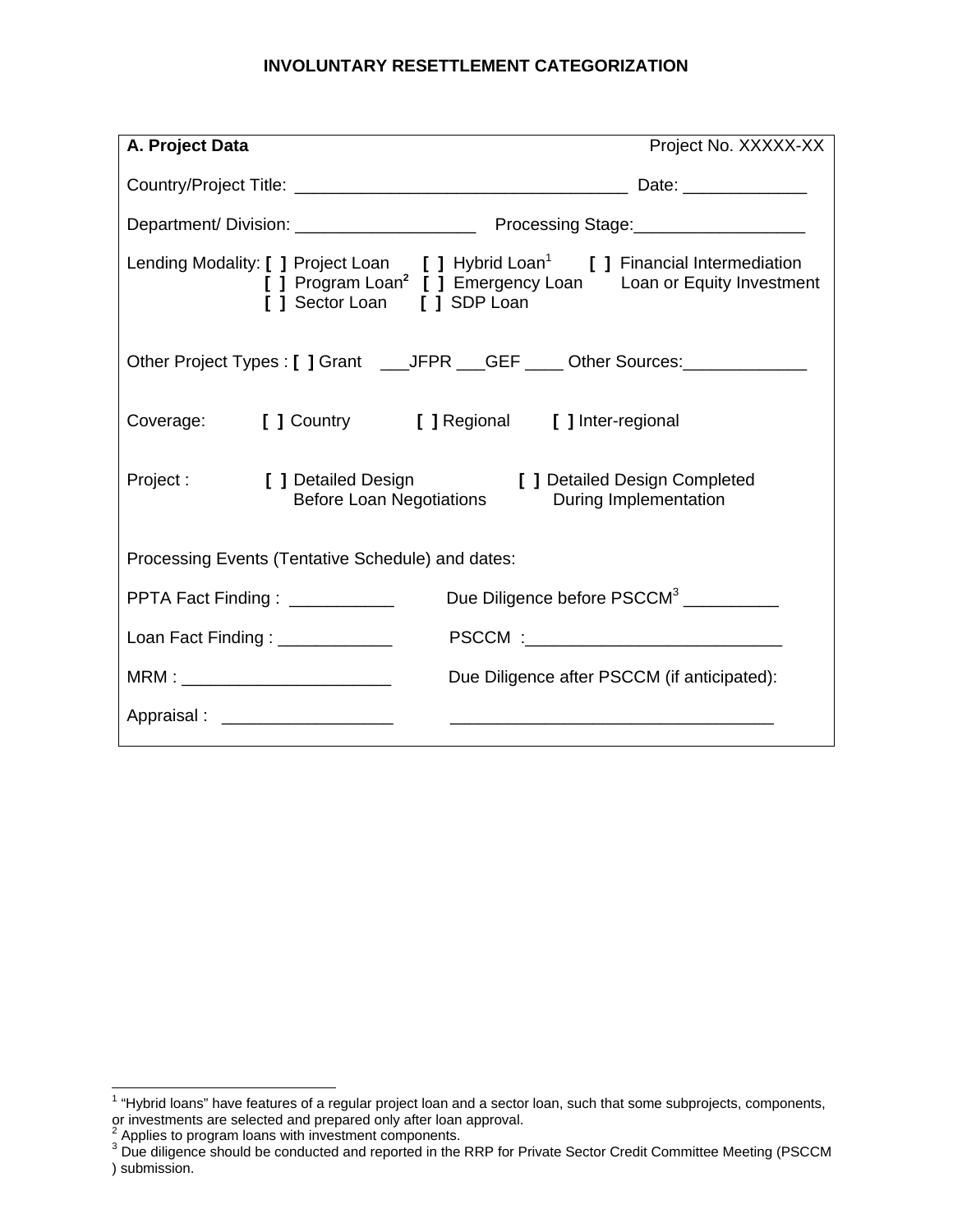## **B. Screening Questions for Resettlement Categorization**

| Probable Involuntary Resettlement Effects*                                                                               |  | Yes No | <b>Not</b><br><b>Known</b> | <b>Possible</b> | <b>Remarks</b> |  |
|--------------------------------------------------------------------------------------------------------------------------|--|--------|----------------------------|-----------------|----------------|--|
| Will the project include any physical construction work?                                                                 |  |        |                            |                 |                |  |
| Does the project include upgrading or rehabilitation of existing<br>physical facilities?                                 |  |        |                            |                 |                |  |
| Are any project effects likely to lead to loss of housing, other<br>assets, resource use or incomes/livelihoods?         |  |        |                            |                 |                |  |
| Is land acquisition likely to be necessary?                                                                              |  |        |                            |                 |                |  |
| Is the site for land acquisition known?                                                                                  |  |        |                            |                 |                |  |
| Is the ownership status and current usage of the land known?                                                             |  |        |                            |                 |                |  |
| Will easements be utilized within an existing Right of Way?                                                              |  |        |                            |                 |                |  |
| Are there any non-titled people who live or earn their livelihood at<br>the site or within the Right of Way?             |  |        |                            |                 |                |  |
| Will there be loss of housing?                                                                                           |  |        |                            |                 |                |  |
| Will there be loss of agricultural plots?                                                                                |  |        |                            |                 |                |  |
| Will there be losses of crops, trees, and fixed assets?                                                                  |  |        |                            |                 |                |  |
| Will there be loss of businesses or enterprises?                                                                         |  |        |                            |                 |                |  |
| Will there be loss of incomes and livelihoods?                                                                           |  |        |                            |                 |                |  |
| Will people lose access to facilities, services, or natural<br>resources?                                                |  |        |                            |                 |                |  |
| Will any social or economic activities be affected by land use-<br>related changes?                                      |  |        |                            |                 |                |  |
| If involuntary resettlement impacts are expected:                                                                        |  |        |                            |                 |                |  |
| Are local laws and regulations compatible with ADB's<br>Involuntary Resettlement policy?                                 |  |        |                            |                 |                |  |
| Will coordination between government agencies be required<br>$\bullet$<br>to deal with land acquisition?                 |  |        |                            |                 |                |  |
| Are there sufficient skilled staff in the Executing Agency for<br>$\bullet$<br>resettlement planning and implementation? |  |        |                            |                 |                |  |
| Are training and capacity-building interventions required prior<br>to resettlement planning and implementation?          |  |        |                            |                 |                |  |
| *Whenever possible, consider also any future subprojects or investments.                                                 |  |        |                            |                 |                |  |

**Information on Affected Persons:** 

Any estimate of the likely number of households that will be affected by the Project?

**[ ]** No **[ ]** Yes If yes, approximately how many? \_\_\_\_\_\_

Are any of them poor, female-heads of households, or vulnerable to poverty risks?

**[ ]** No **[ ]** Yes If yes, please briefly describe their situation \_\_\_\_\_\_\_\_\_\_\_\_\_\_\_\_\_\_\_\_\_\_\_\_\_\_\_\_\_\_\_\_\_\_\_\_\_\_

Are any APs from indigenous or ethnic minority groups? If yes, please explain? \_\_\_\_\_\_\_\_\_\_\_\_\_\_\_\_\_\_\_\_\_

 $\_$  , and the set of the set of the set of the set of the set of the set of the set of the set of the set of the set of the set of the set of the set of the set of the set of the set of the set of the set of the set of th

\_\_\_\_\_\_\_\_\_\_\_\_\_\_\_\_\_\_\_\_\_\_\_\_\_\_\_\_\_\_\_\_\_\_\_\_\_\_\_\_\_\_\_\_\_\_\_\_\_\_\_\_\_\_\_\_\_\_\_\_\_\_\_\_\_\_\_\_\_\_\_\_\_\_\_\_\_\_\_\_\_\_\_\_\_

#### **Additional Information Requirements for Private Sector projects:**

|  |  | [ ] Resettlement and land acquisition completed |  |  |  |
|--|--|-------------------------------------------------|--|--|--|
|--|--|-------------------------------------------------|--|--|--|

- 
- **[ ]** Project entails risk by association (e.g associated **[ ]** The project is a Partial Credit /Political Risk facilities are part of the project but not funded Guarantee by the proponent) **by the proponent contains the proponent i**  $\blacksquare$  **]** Others, please describe
- d **[ ] PSOD** is lending to a Financial Intermediary
- **[ ]** Resettlement to be completed **[ ]** The project is an Equity Investment
	-
	-